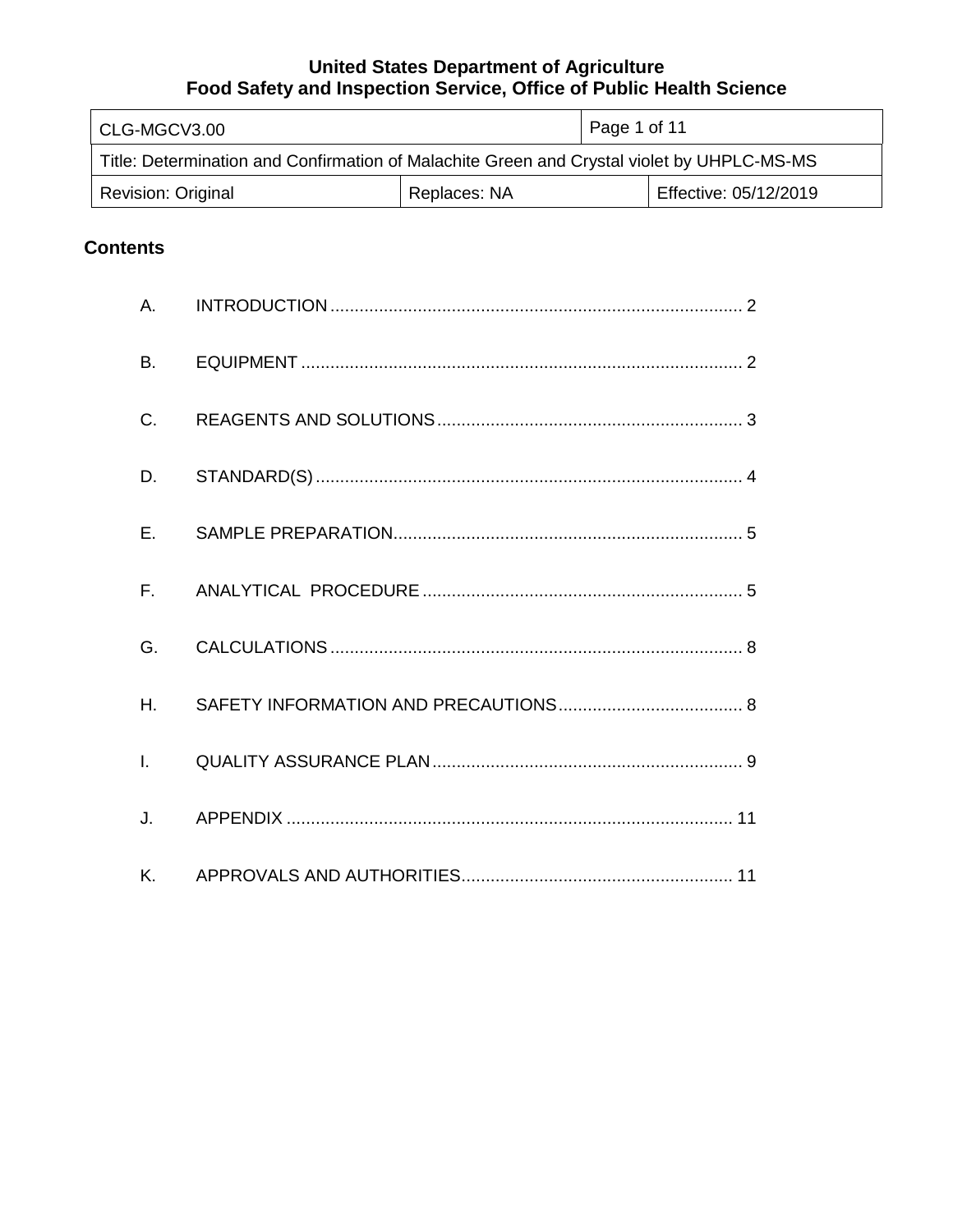| CLG-MGCV3.00                                                                               |  | Page 2 of 11 |                       |
|--------------------------------------------------------------------------------------------|--|--------------|-----------------------|
| Title: Determination and Confirmation of Malachite Green and Crystal violet by UHPLC-MS-MS |  |              |                       |
| Replaces: NA<br><b>Revision: Original</b>                                                  |  |              | Effective: 05/12/2019 |

#### **A. INTRODUCTION**

#### Summary of Procedure 1.

 Triphenylmethane dyes and their leuco metabolites, in the presence of hydroxylamine and anhy- drous magnesium sulfate, are extracted from catfish tissue with acetonitrile. After evaporation of the extract, the residue is redissolved in acetonitrile/ascorbic acid and then analyzed using LC- MS/MS. Quantitative analysis uses extracted matrix calibrants and four isotopically labeled internal standards to correct for matrix effects and extraction losses.

#### 2. **Applicability**

 Siluriformes (catfish) tissue at levels ≥ 1 ppb. This method is suitable for the quantification and/or confirmation of MG (Malachite Green), CV (Crystal Violet), LMG (LeucoMalachite Green), and LCV (LeucoCrystal Violet) in fish of the order

 Note: Refer to 21CFR for tolerance values set by FDA and 40CFR for tolerance values set by EPA.

 Note: This method may be performed using standards/solutions that contain fewer analytes than the method is applicable for, if the excluded analytes will not be included in the reported results.

#### **B. EQUIPMENT**

Note: Equivalent equipment may be substituted.

#### 1. Apparatus:

- a. Balance Cat. No. XS2002S, Mettler.
- b. Analytical balance Cat No. AE 163, Mettler
- c. Vortex mixer
- d. Multitube vortexer (platform shaker)
- e. Centrifuge and tubes Capable of accelerating 50 mL polypropylene centrifuge tubes (or equivalent) to 2000 × *g* and refrigerated to 4°C.
- f. Transfer pipets Disposable
- g. Nitrogen evaporator Capable of heating sample tubes to 50°C.
- h. Evaporation tubes 10–15 mL polypropylene tubes, or equivalent.
- 800 μL of volume to 20 000 × *g*. i. Micro centrifuge and tubes *—* Capable of accelerating micro centrifuge tubes containing
- j. PVDF syringe filters and syringes 0.45 μm, 13 mm Millex-HV EMD, Millipore Corp., Billerica, MA, USA and 1 mL disposable syringes, or equivalent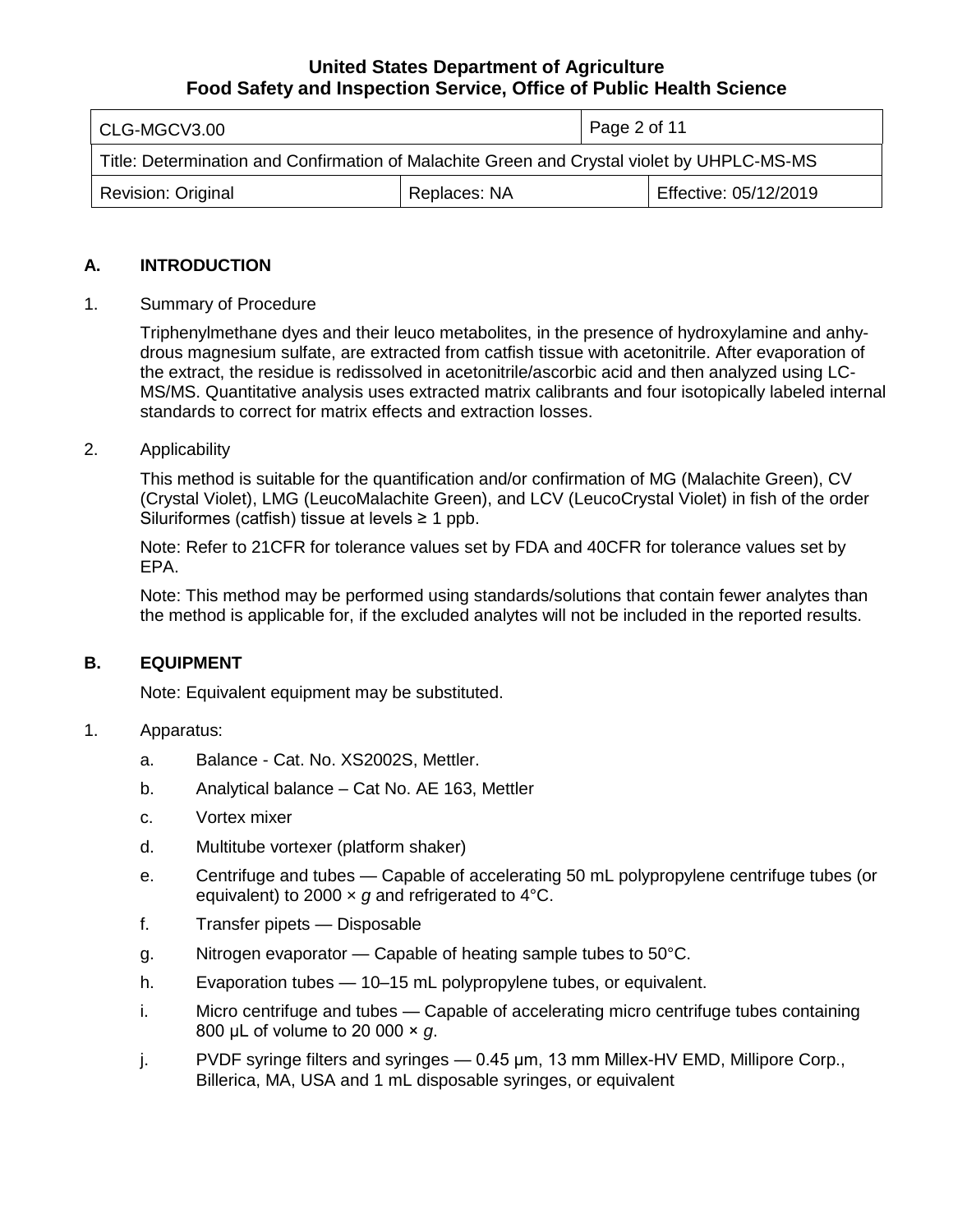| CLG-MGCV3.00                                                                               |  | Page 3 of 11 |                       |
|--------------------------------------------------------------------------------------------|--|--------------|-----------------------|
| Title: Determination and Confirmation of Malachite Green and Crystal violet by UHPLC-MS-MS |  |              |                       |
| <b>Revision: Original</b><br>Replaces: NA                                                  |  |              | Effective: 05/12/2019 |

- ed to protect light sensitive compounds. k. Autosampler vials — Glass or polypropylene, with caps. Amber-colored vials recommend-
- l. LC column C<sub>18</sub> stationary phase (100  $\times$  2.1 mm, 3.5 µm) with C<sub>18</sub> guard column (option-al, 10 × 2.1 mm; Waters Corp. Symmetry), or equivalent.

### 2. Instrumentation

 LC-MS/MS System: Triple quadrupole mass spectrometer system equipped with an electrospray ionization source for operation in the positive ion mode and capable of selected reaction monitor- ing (SRM) with at least two transitions/analyte and one transition/internal standard (Waters Acqui-ty, Agilent 6490, or equivalent.)

## **C. REAGENTS AND SOLUTIONS**

 Note: Equivalent reagents / solutions may be substituted. The maximum length of time that a working reagent shall be used is 1 year unless the laboratory has produced extension data.

#### 1. Reagents

- a. Acetonitrile (MeCN) HPLC grade, Sigma-Aldrich, Cat. No. AX0145.
- b. Hydroxylamine hydrochloride (NH<sub>2</sub>OH·HCl) ACS Reagent grade, Sigma-Aldrich, Cat. No. 255580.
- c. Magnesium sulfate, anhydrous Analytical grade, Sigma-Aldrich, Cat. No. 106067.
- d. Ammonium formate (HCOONH4) For Mass Spectrometry, Sigma-Aldrich, Cat. No. 70221.
- e. L-Ascorbic acid ACS Reagent grade, Sigma-Aldrich, Cat. No. 795437.
- f. Formic acid (HCOOH) ACS Reagent grade, Sigma-Aldrich, Cat. No. 399388.
- g. Water Milli-Q

#### 2. Solutions

- Q water and dilute to a final volume of 250 mL. a. 9.5 g/L Hydroxylamine solution - Dissolve [5.0±0.05](https://5.0�0.05) g hydroxylamine hydrochloride in Milli-
- b. 1.0 g/L Ascorbic acid solution Dissolve 100±5 mg ascorbic acid in Milli-Q water and dilute to a final volume of 100 mL.
- c. Reconstitution solution Transfer [1.0±0.05](https://1.0�0.05) mL Ascorbic acid solution to approximately 90 mL of acetonitrile and dilute to a final volume of 100 mL with acetonitrile.
- d. Formic acid solution in water (5%, v/v) Add 5 mL concentrated formic acid to approximate-ly 90 mL Milli-Q water and dilute with Milli-Q water to a final volume of 100 mL.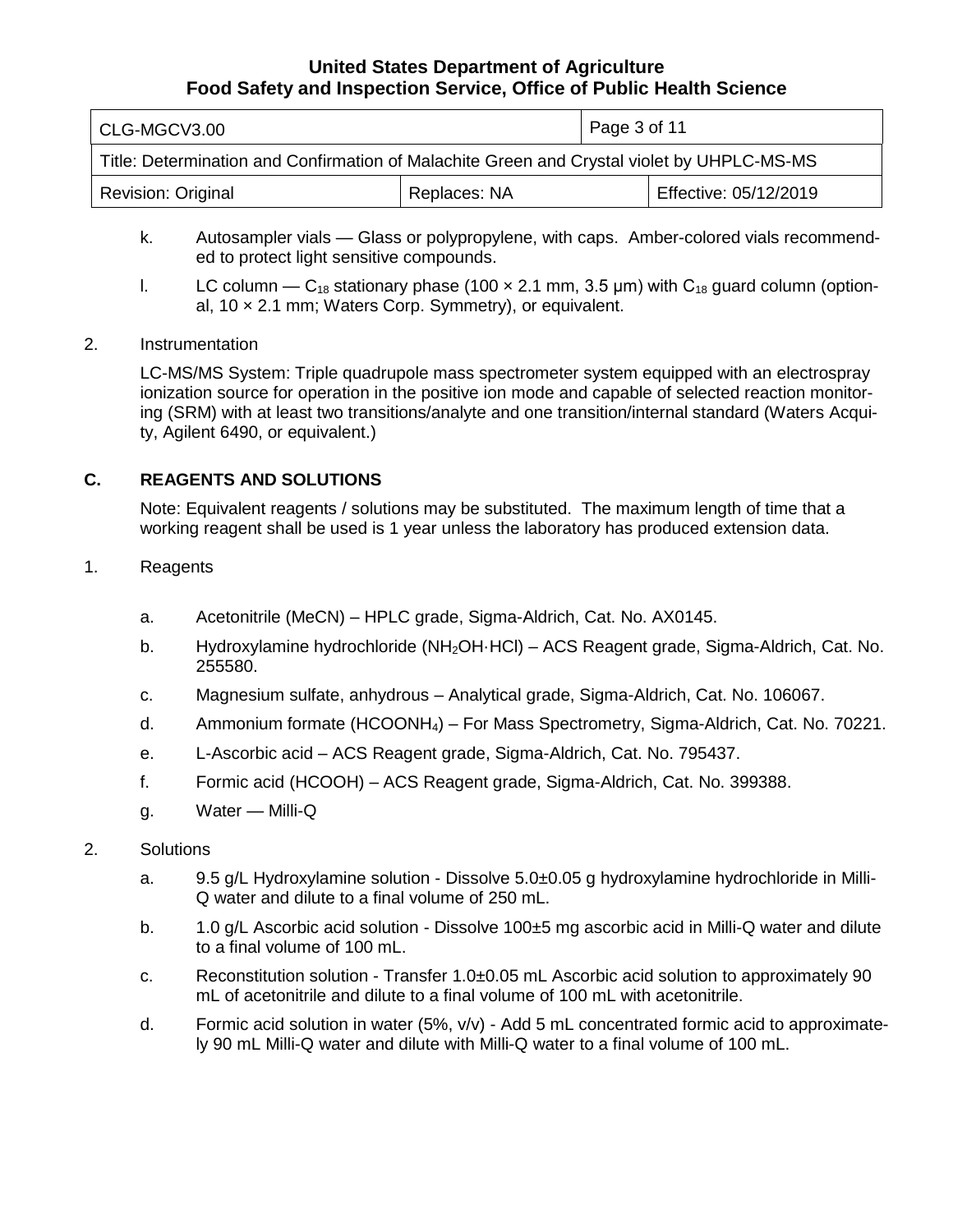| CLG-MGCV3.00                                                                               |  | Page 4 of 11 |                       |
|--------------------------------------------------------------------------------------------|--|--------------|-----------------------|
| Title: Determination and Confirmation of Malachite Green and Crystal violet by UHPLC-MS-MS |  |              |                       |
| Revision: Original<br>Replaces: NA                                                         |  |              | Effective: 05/12/2019 |

e. 0.05 M Ammonium formate buffer - Dissolve 3.15±0.005 g of ammonium formate in approx- imately 900 mL Milli-Q water. Add 5 mL of the formic acid solution and dilute with Milli-Q water to a final volume of 1000 mL

## **D. STANDARD(S)**

 Note: Equivalent standards / solutions may be substituted. Purity and counterions are to be taken into account when calculating standard concentrations. In-house prepared standards shall be as- signed an expiration date that is no later than the stability stated in the method. The maximum length of time that an in-house prepared standard shall be used is 1 year unless the laboratory has produced extension data.

### 1. Standard Information

- a. Malachite Green oxalate salt (MG): CAS No. 2437-29-8, Sigma-Aldrich Cat. No. 46396.
- b. LeucoMalachite Green (LMG): CAS No.129-73-7, Sigma-Aldrich Cat. No. 69669.
- c. Crystal Violet (CV): CAS No. 548-62-9, Sigma-Aldrich Cat. No. 46364.
- d. LeucoCrystal Violet (LCV): CAS No. 603-48-5, Sigma-Aldrich Cat. No. 219215.
- e. Malachite Green-d5 Picrate (MG-d5): CAS No.1258668-21-1, Sigma-Aldrich Cat. No. 33945.
- f. LeucoMalachite Green-d5 (LMG-d5): CAS No. 947601-82-3, Sigma-Aldrich Cat. No. 34182.
- g. Crystal Violet-d6 trihydrate (CV-d6): CAS No. N/A, Sigma-Aldrich Cat. No. 32853.
- h. LeucoCrystal Violet-d6 (LCV-d6): CAS No. 1173023-92-1, Sigma-Aldrich Cat. No. 32634.

### 2. Preparation of Standard Solution(s)

a. Stock Standard solutions

 Prepare individual Stock Standard solutions of each dye, metabolite, and internal standard compound. Final concentration of each compound will be ~100 μg/mL in acetonitrile. Care should be exercised to account for water presence, compound purity and any counterions that might be present in individual standards. Store all solutions in glass at –20°C and pro-tect from light (stability = 1 year).

b. Mixed Intermediate Standard solution

 The Mixed Intermediate Standard solution will be 1.000 μg/mL of each of the compounds MG, LMG, CV and LCV. To prepare combine ~1 mL of each individual stock solution in or- der to produce a mixture of 1.000 μg/mL of each of the analytes and dilute the final mixture to 100 mL in Class A volumetric glassware using acetonitrile. These solutions are stored in glass at  $-20^{\circ}$ C and protected from light (stability = 1 month).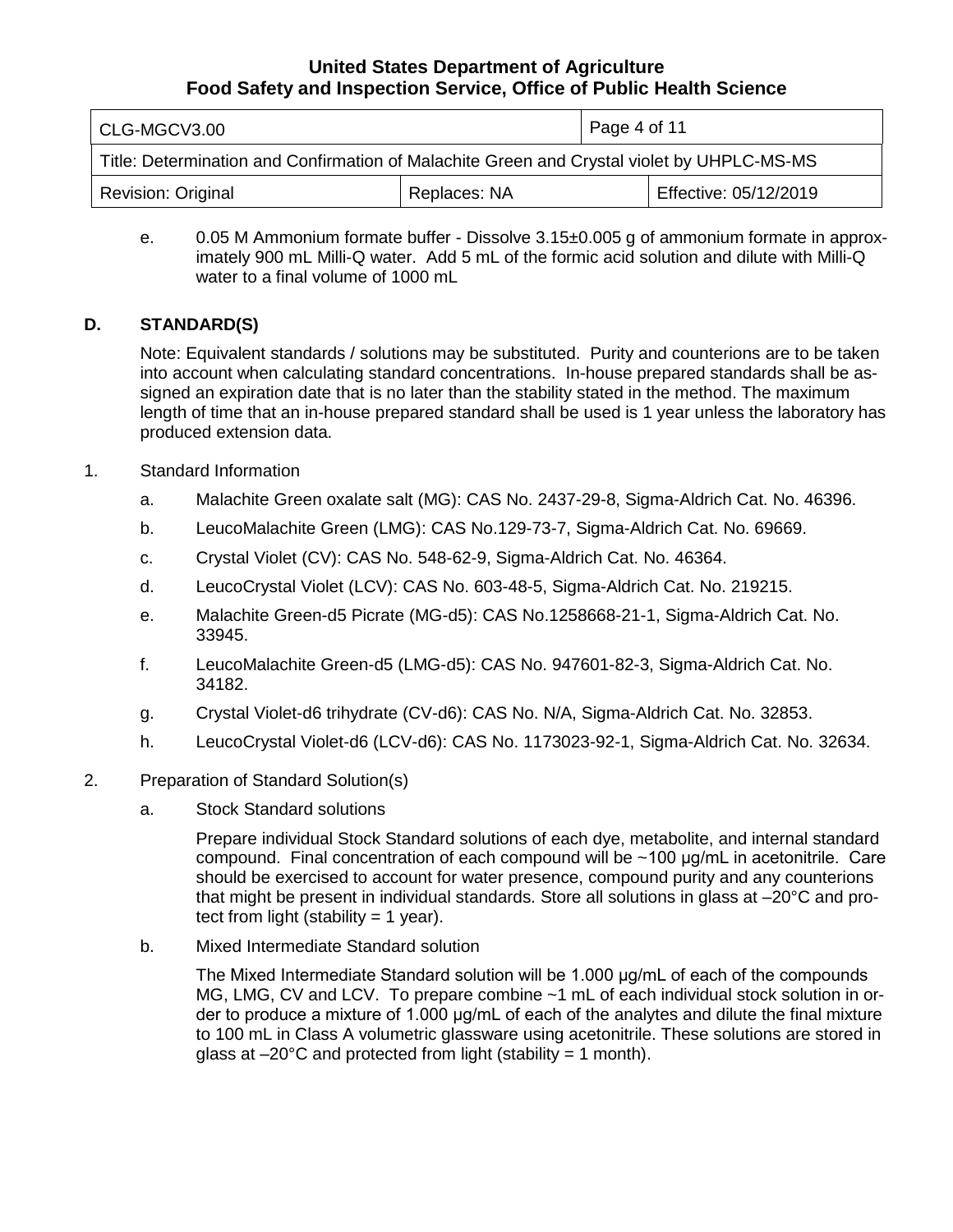| l CLG-MGCV3.00                                                                             |  | Page 5 of 11 |                       |
|--------------------------------------------------------------------------------------------|--|--------------|-----------------------|
| Title: Determination and Confirmation of Malachite Green and Crystal violet by UHPLC-MS-MS |  |              |                       |
| Revision: Original<br>Replaces: NA                                                         |  |              | Effective: 05/12/2019 |

c. Mixed Intermediate Internal Standard solution

 The Mixed Intermediate Internal Standard solution will be 1.000 μg/mL of each of the compounds MG-d<sub>5</sub>, LMG-d<sub>5</sub>, CV-d<sub>6</sub>, and LCV-d<sub>6</sub>. To prepare combine  $\sim$ 1 mL of each individual stock solution and dilute the final mixture to 100 mL in Class A volumetric glassware using acetonitrile. These solutions are stored in glass at –20°C and protected from light (stability  $= 1$  month).

d. Working Standard solutions

 Prepare four Working Standard solutions, (WS1–4). These are prepared by diluting aliquots (100, 200, 500, and 1000 μL, respectively) of the Mixed Intermediate Standard solution to a final volume of 10 mL with acetonitrile. The resultant Working Standard solutions thus con- tain 10.0, 20.0, 50.0, and 100. ng/mL respectively of MG, CV, LMG and LCV. Prepare all Working Standard solutions daily. These solutions may be kept at room temperature but protected from light as much as readily possible (stability = 1 day).

e. Working Internal Standard solution (WIS)

 Prepare by taking 400 μL of the Mixed Intermediate Internal standard solution and diluting to a final volume of 10 mL with acetonitrile (final concentration is 40.0 ng/mL). Prepare all Working Standard solutions daily. These solutions may be kept at room temperature but protected from light as much as readily possible (stability = 1 day).

#### **E. SAMPLE PREPARATION**

 Samples collected fresh must be kept cold before and during shipping to the laboratory. Once re- ceived at the laboratory, samples must be kept cold or frozen prior to grinding if they cannot be prepared on the day of receipt. Once frozen, the sample should be allowed to thaw, while keeping it as cold as possible. Grind tissue in blender or vertical cutter-mixer until homogeneous. Store samples frozen (< -10 °C) prior to analysis.

### **F. ANALYTICAL PROCEDURE**

- 1. Preparation of Controls and samples
	- a. Weigh  $2.00 \pm 0.02$  g of each homogenized sample into 50 ml polypropylene centrifuge tubes.
	- b. Weigh  $2.00 \pm 0.02$  g of known blank tissue into 50 mL polypropylene centrifuge tubes. Prepare one for each blank (negative control), recovery (positive control), and check sample that is necessary.
		- i. Fortify recovery (positive control) with 100 µl of WS 2 (1ppb).
	- c. Preparation of extracted matrix calibration curve
		- i. Accurately weigh  $2.00 \pm 0.02$  g homogenized negative control tissue into each of four 50 mL disposable centrifuge tubes.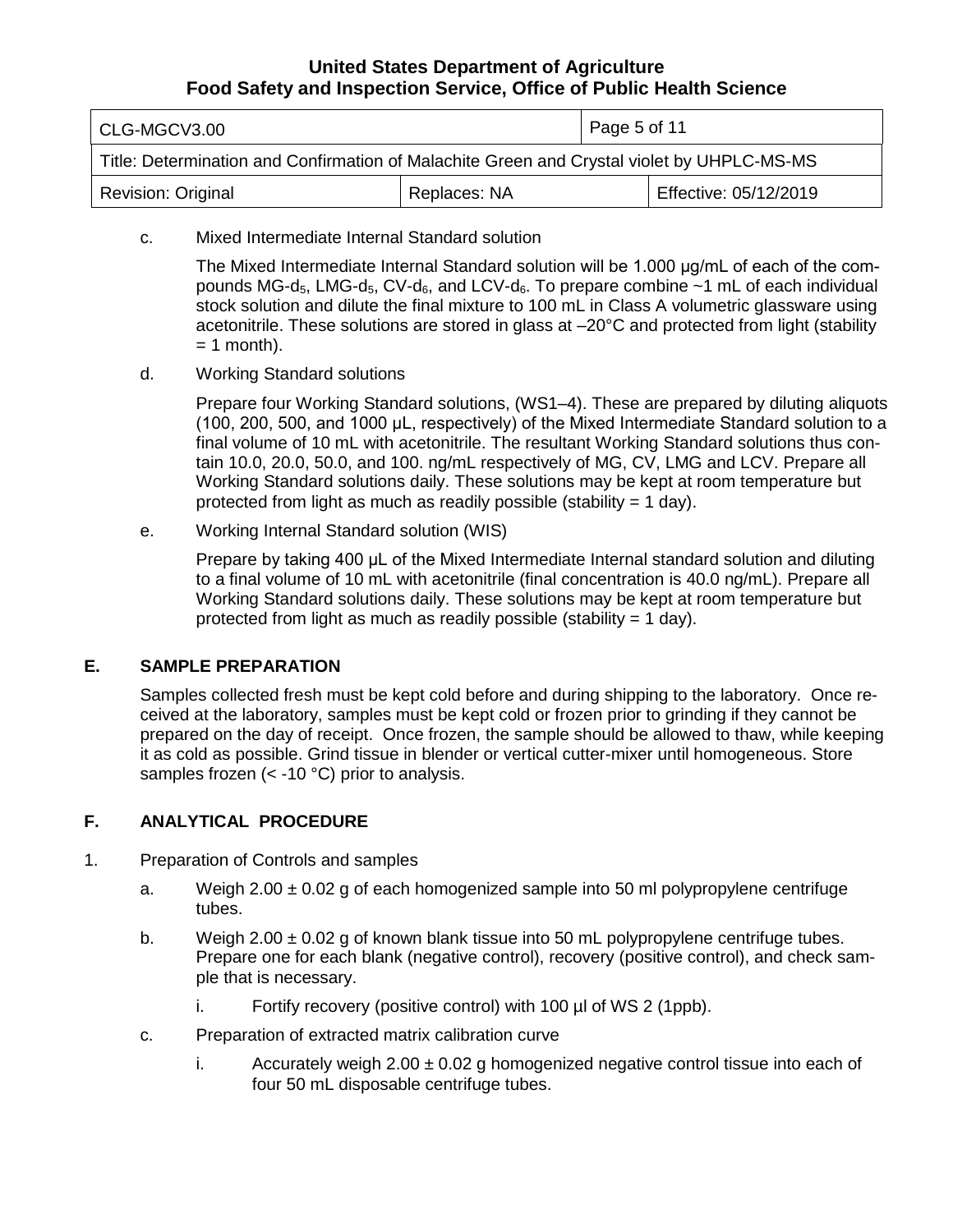| CLG-MGCV3.00                                                                               |  | Page 6 of 11 |                       |
|--------------------------------------------------------------------------------------------|--|--------------|-----------------------|
| Title: Determination and Confirmation of Malachite Green and Crystal violet by UHPLC-MS-MS |  |              |                       |
| Revision: Original<br>Replaces: NA                                                         |  |              | Effective: 05/12/2019 |

 ii. Fortify these samples (extracted calibrants 1–4) with 100 μL aliquots of WS1, WS2, WS3, and WS4 respectively. The extracted matrix calibrant samples are fortified with 0.50, 1.0, 2.5, and 5.0 ng/g of all four analytes and 2.0 ng/g of all four internal standards.

#### 2. Extraction Procedure

- a. Fortify each sample, control, and extracted matrix calibration curve tube with 100 µL of Working Internal Standard solution (2.0 ng/g).
- b. Allow samples to equilibrate for 15 min while protected from light.
- c. Add 500 μL of 9.5 g/L hydroxylamine solution to each sample, vortex mix briefly, and allow samples to stand in the dark for  $10 \pm 1$  min.
- d. Add 8 mL of acetonitrile and ~1 g anhydrous magnesium sulfate to each sample. Vortex mix tubes for approximately 1 min.
- e. Shake tubes (10 min) using a multitube vortexer.
- f. Centrifuge the tubes  $(2000 \times g, 5 \text{ min}, 4^{\circ}\text{C})$
- g. Transfer each supernatant to a clean tube for evaporation. Evaporate the supernatant to dryness at  $50 \pm 5^{\circ}$ C)
- h. Reconstitute the extracted matrix calibrant samples and test samples with 800 μL Reconstitution Solution.
- i. Vortex mix all samples sufficiently to break up dried extracts; for example, vortex mixing on high speed for 30 s followed by 10 min of mixing on a multitube vortexer ensures complete dissolution of analytes and internal standards.
- j. Transfer extracts to microcentrifuge tubes, centrifuge at 20 000 × *g* for ≥ 5 min, and filter (PVDF, 0.45 μm) into auto sampler vials for LC-MS/MS analysis.
- 3. Instrumental Settings

 *Note: The instrument parameters may be optimized to ensure system suitability.* 

LC-MS/MS Analysis:

Instrument operating parameters

- a. Flow rate: 250 µL/min
- b. Injection volume: 20 µL
- c. Run time: 10 min.
- d. Column oven: 30°C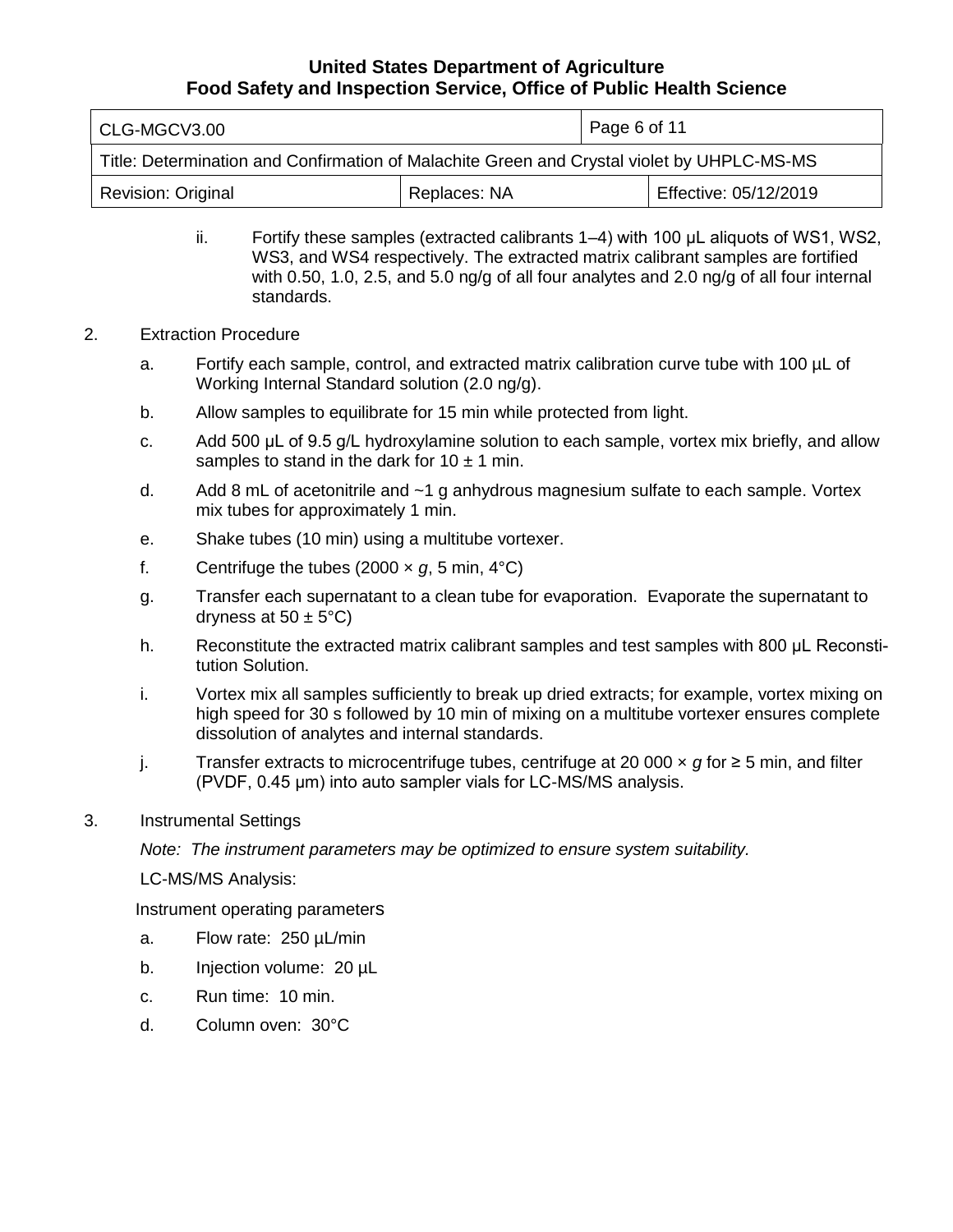| CLG-MGCV3.00                                                                               |  | Page 7 of 11 |                       |
|--------------------------------------------------------------------------------------------|--|--------------|-----------------------|
| Title: Determination and Confirmation of Malachite Green and Crystal violet by UHPLC-MS-MS |  |              |                       |
| <b>Revision: Original</b><br>Replaces: NA                                                  |  |              | Effective: 05/12/2019 |

### Table 1 - LC Gradient:

| Time, | A, %                      |                        |
|-------|---------------------------|------------------------|
| min   | (ammonium formate buffer) | B, %<br>(acetonitrile) |
|       |                           |                        |
|       |                           |                        |
|       |                           |                        |
|       |                           |                        |
|       |                           |                        |

Table 2 - MS/MS parameters for the Waters Acquity: ESI positive mode.

|            | SRM, m/z              | Collision<br>Energy, eV | Cone<br>Voltage, V | Retention<br>time, min |
|------------|-----------------------|-------------------------|--------------------|------------------------|
| <b>MG</b>  | $329 \rightarrow 313$ | 36                      | 66                 | 2.05                   |
|            | $329 \rightarrow 208$ | 44                      | 66                 | 2.05                   |
| $MG-D_5$   | $334 \rightarrow 318$ | 34                      | 64                 | 2.04                   |
| <b>CV</b>  | $372 \rightarrow 356$ | 40                      | 70                 | 2.46                   |
|            | $372 \rightarrow 340$ | 54                      | 70                 | 2.46                   |
| $CV-D6$    | $378 \rightarrow 362$ | 40                      | 68                 | 2.44                   |
| <b>LMG</b> | $331 \rightarrow 239$ | 32                      | 42                 | 3.50                   |
|            | $331 \rightarrow 316$ | 20                      | 42                 | 3.50                   |
| $LMG-D5$   | $336 \rightarrow 239$ | 32                      | 44                 | 3.47                   |
| <b>LCV</b> | $374 \rightarrow 358$ | 30                      | 50                 | 3.53                   |
|            | $374 \rightarrow 239$ | 28                      | 50                 | 3.53                   |
| $LCV-D6$   | $380 \rightarrow 364$ | 30                      | 50                 | 3.50                   |

Note: The ion used for quantitation is listed in Table 2 in bold.

- 4. Injection Sequence / Sample Set
	- a. Extracted matrix calibration curve (0.5, 1.0, 2.5, 5.0 ppb)
	- b. Tissue blank
	- c. Recovery (Positive control)
	- d. Intra-laboratory check sample (if needed)
	- e. Samples (Up to 18)
	- f. Reinjection of standard/positive control (for system suitability, if applicable)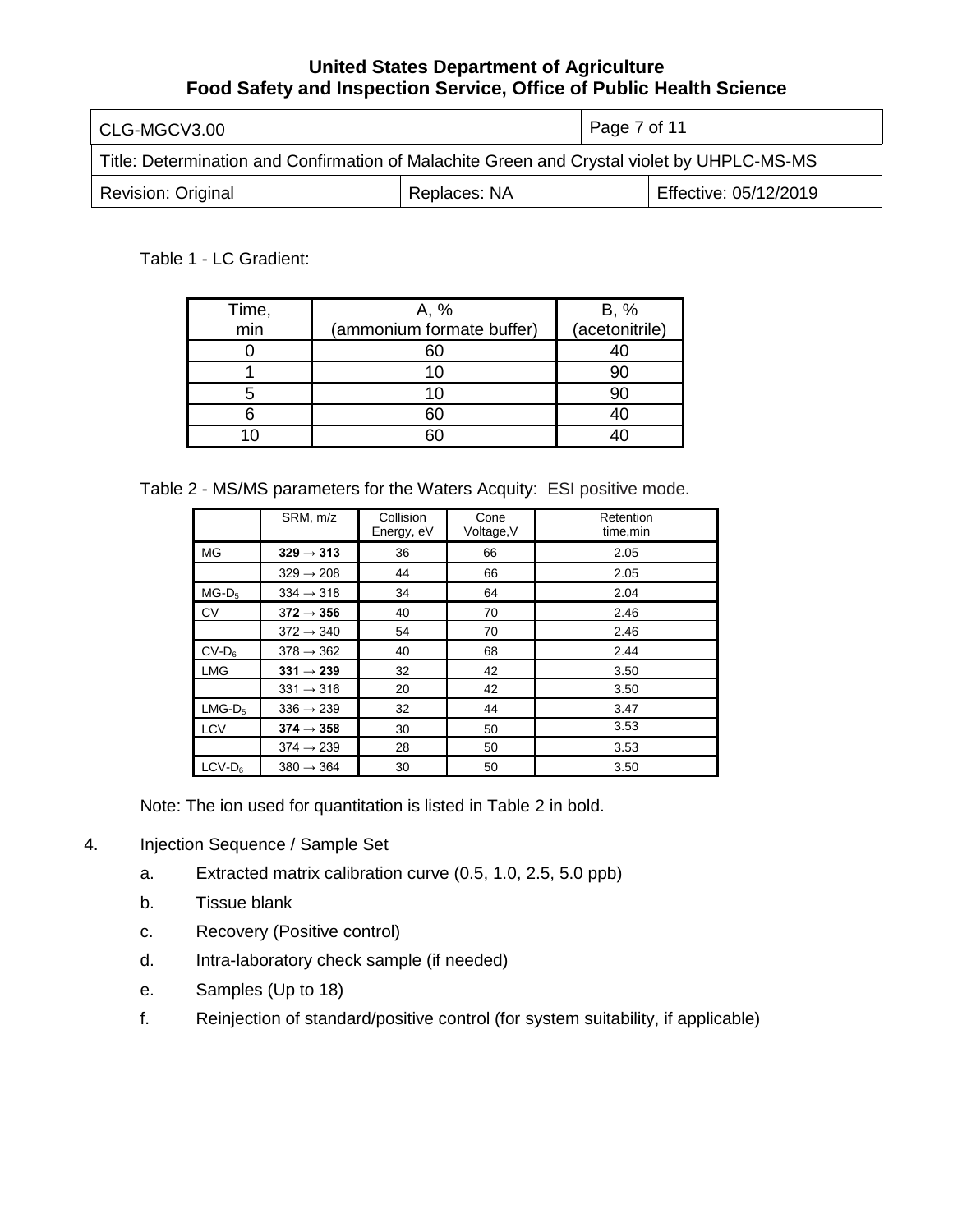| CLG-MGCV3.00                                                                               |  | Page 8 of 11 |                       |
|--------------------------------------------------------------------------------------------|--|--------------|-----------------------|
| Title: Determination and Confirmation of Malachite Green and Crystal violet by UHPLC-MS-MS |  |              |                       |
| Replaces: NA<br><b>Revision: Original</b>                                                  |  |              | Effective: 05/12/2019 |

### **G. CALCULATIONS**

 Quantitation is performed by measuring peak areas. Analyte peak areas are divided by corre-sponding isotopically labeled internal standard peak areas.

Analyte Peak Area Peak Area Ratio = Isotopically Labeled Internal Standard Peak Area

 A linear regression line is constructed using peak area ratios and standard concentrations. Peak area ratios are plotted as y-axis values and corresponding standard concentrations are plotted as x-axis values. The resulting calibration curve has linear characteristics and the equation  $y = mx +$ b is used to determine the relationship between Peak Area ratios and concentration.

 $y = mx + b$ , where...

 y = Peak Area Ratio b = y intercept  $x =$  concentration (in ppb)  $m = slope$ 

 A similar regression line is generated for each analyte of interest using the same relationship. Expected correlation coefficients are  $r^2 \geq 0.95$ .

 Calculate sample concentrations for incurred tissue samples with positive instrument responses using the corresponding regression line.

 Peak Heights may be substituted for peak areas if chromatographic peaks display sufficient symmetry.

 Note: Should a sample prove to have a concentration that is greater than the highest standard in the calibration curve, the sample should be re-analyzed such that the sample concentration re- mains bracketed by the calibration curve. The final sample extract may be diluted or the sample re-extracted with a lower sample weight. Sample weight may be adjusted to as little as 1.00 g.

### **H. SAFETY INFORMATION AND PRECAUTIONS**

1. Required Protective Equipment — Safety glasses, appropriate gloves and lab coat.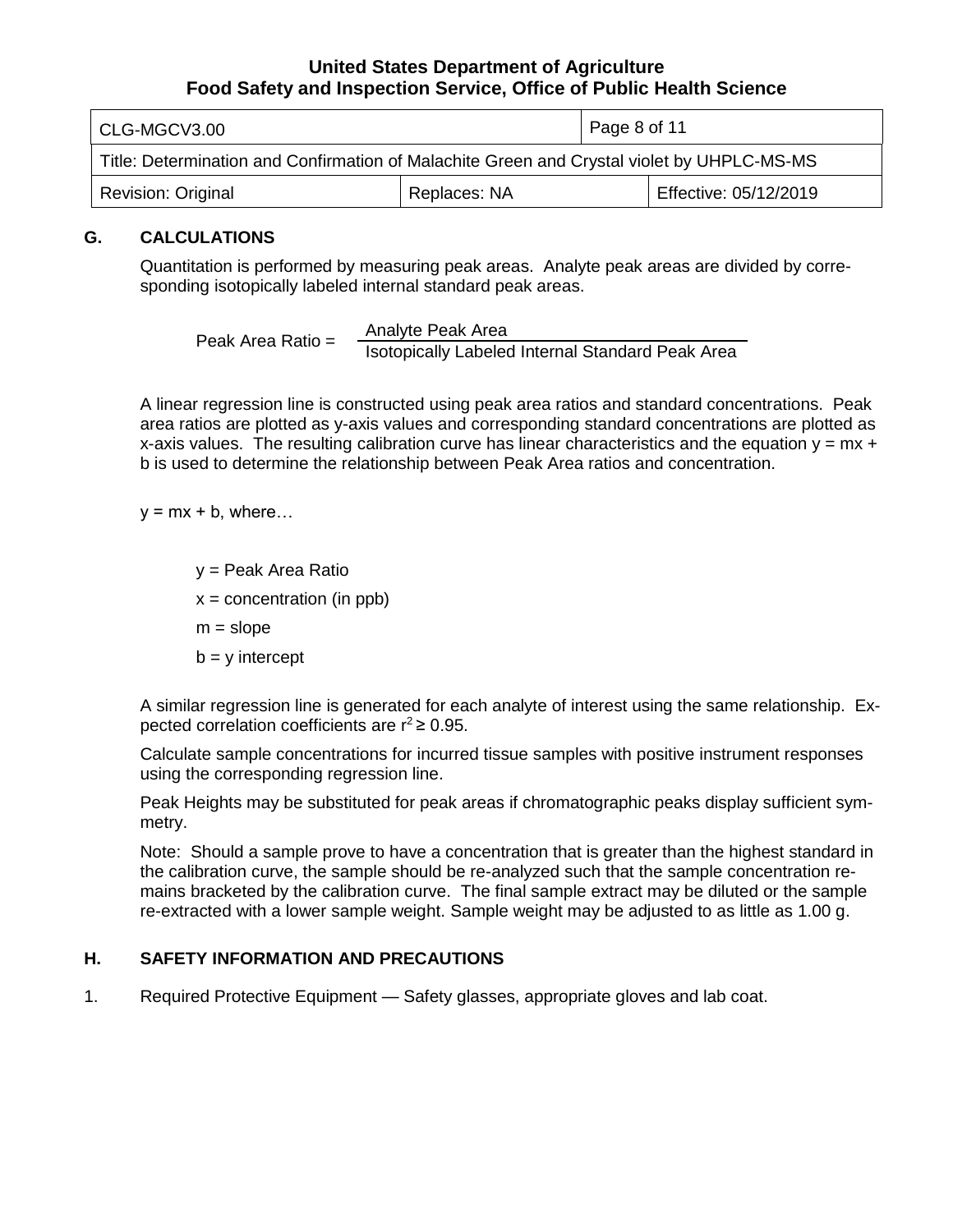| CLG-MGCV3.00                                                                               |  | Page 9 of 11 |                       |
|--------------------------------------------------------------------------------------------|--|--------------|-----------------------|
| Title: Determination and Confirmation of Malachite Green and Crystal violet by UHPLC-MS-MS |  |              |                       |
| Replaces: NA<br><b>Revision: Original</b>                                                  |  |              | Effective: 05/12/2019 |

## 2. Hazards:

| Reagent                 | Hazard                                                                                           | <b>Recommended Safety Procedures</b>                                                                    |
|-------------------------|--------------------------------------------------------------------------------------------------|---------------------------------------------------------------------------------------------------------|
| Malachite green         | Harmful if ingested. Risk of serious<br>damage to eye. Potential teratogen.                      | Work in a fume hood.                                                                                    |
| LeucoMalachite<br>green | Harmful if inhaled or ingested. Causes<br>eye, skin, and respiratory irritation.                 | Work in a fume hood.                                                                                    |
| Crystal violet          | Harmful if inhaled or ingested.                                                                  | Work in a fume hood.                                                                                    |
| LeucoCrystal violet     | Harmful if inhaled or ingested. Causes<br>eye, skin, and respiratory irritation.                 | Work in a fume hood.                                                                                    |
| Acetonitrile            | Flammable. Harmful if inhaled or ingest-<br>ed. Causes eye, skin, and respiratory<br>irritation. | Work in fume hood. Keep away from<br>flame or heat                                                      |
| Methanol                | Flammable. Vapors are corrosive to the<br>skin, eyes, and respiratory system. Ter-<br>atogen.    | Avoid contact or prolonged exposure<br>to vapors. Work in a fume hood. Keep<br>away from flame or heat. |

# 3. Disposal Procedures:

Follow federal, state and local regulations.

# **I. QUALITY ASSURANCE PLAN**

# 1. Performance Standard

Table 3 – Acceptability criteria

| Analyte               | <b>Analytical Range</b> | Acceptable<br>Recovery (%) |
|-----------------------|-------------------------|----------------------------|
| <b>Malchite Green</b> | $\geq 1$ ppb            | 79-119                     |
| Leucomalachite Green  | $\geq$ 1 ppb            | 89-112                     |
| <b>Crystal Violet</b> | $\geq 1$ ppb            | 90-110                     |
| Leucocrystal Violet   | $\geq 1$ ppb            | 90-111                     |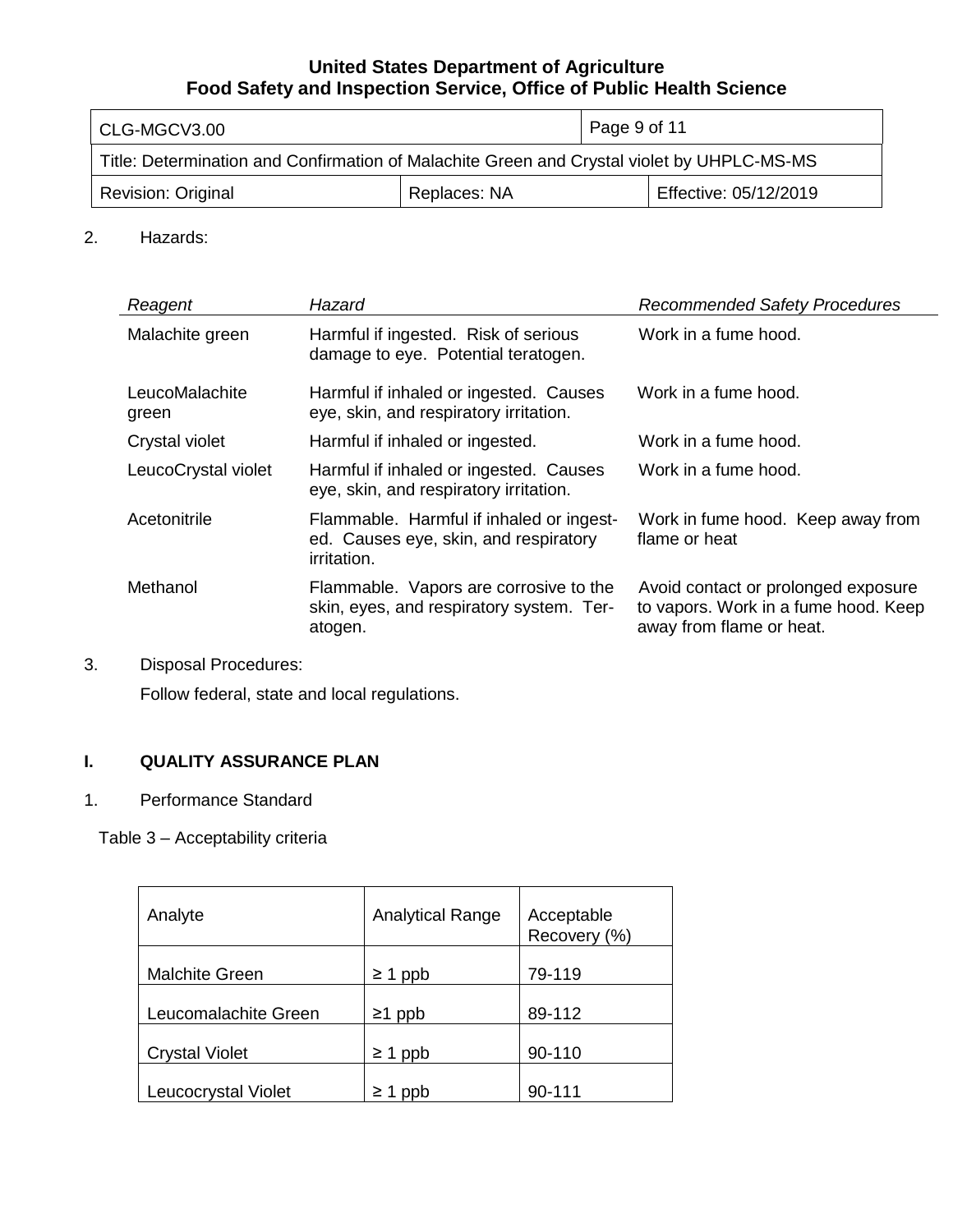| CLG-MGCV3.00                                                                               |              |  | Page 10 of 11         |  |
|--------------------------------------------------------------------------------------------|--------------|--|-----------------------|--|
| Title: Determination and Confirmation of Malachite Green and Crystal violet by UHPLC-MS-MS |              |  |                       |  |
| <b>Revision: Original</b>                                                                  | Replaces: NA |  | Effective: 05/12/2019 |  |

#### 2. Acceptability criteria

- a. Acceptability criteria for Quantitation:
	- i. Retention time for the recoveries and the samples must match the retention time of the 1 ppb calibration curve standard within  $\pm$  5%.
	- ii. Signal-to-noise ratio for each analyte quantitation peak must be ≥ 3.
	- iii. Coefficient of determination ( $r^2$ ) for each calibration curve shall be  $\geq 0.95$ .
	- iv. Quantitation ion for all analytes of interest must be present in the positive control. (See table MS/MS Parameters for characteristic ions above.)
	- v. All recoveries must meet the acceptable recovery performance standard. (See Table 3)
	- vi. Internal standard area for each analyte must be equal to or greater than 25% of the average internal standard area of the calibration curve.
	- vii. The peak area ratio for the negative control (blank) must be less than 10% of the peak area ratio of the positive control for each analyte.
- b. Acceptability criteria for Confirmation:
	- i. Retention time for the recoveries and the samples must match the retention time of the 1 ppb calibration standard within  $\pm$  5%.
	- ii. Signal-to-noise ratio for all ions must be ≥ 3.
	- iii. For the positive control, both characteristic ions for the analytes of interest must be present and the ion ratio of the Qualification Ion to Quantification Ion for each ana-lyte must be within 10% absolute of the 1 ppb calibration standard.
	- iv. For a sample to confirm as positive
		- (a) The analyte must quantitate at or above the MLA.
		- (b) The ion ratio of the Qualification Ion to Quantification Ion for each analyte must be within 10% absolute of the 1 ppb calibration standard.

 Note: All positive and negative control acceptability requirements apply only to analytes that will be quantitated or confirmed in the sample set.

3. Critical Control Points and Specifications

| Record                         | <b>Acceptable Control</b> |
|--------------------------------|---------------------------|
| Sample weight                  | $2.00 \pm 0.02$ g         |
| <b>Evaporation Temperature</b> | $50 \pm 5^{\circ}$ C      |